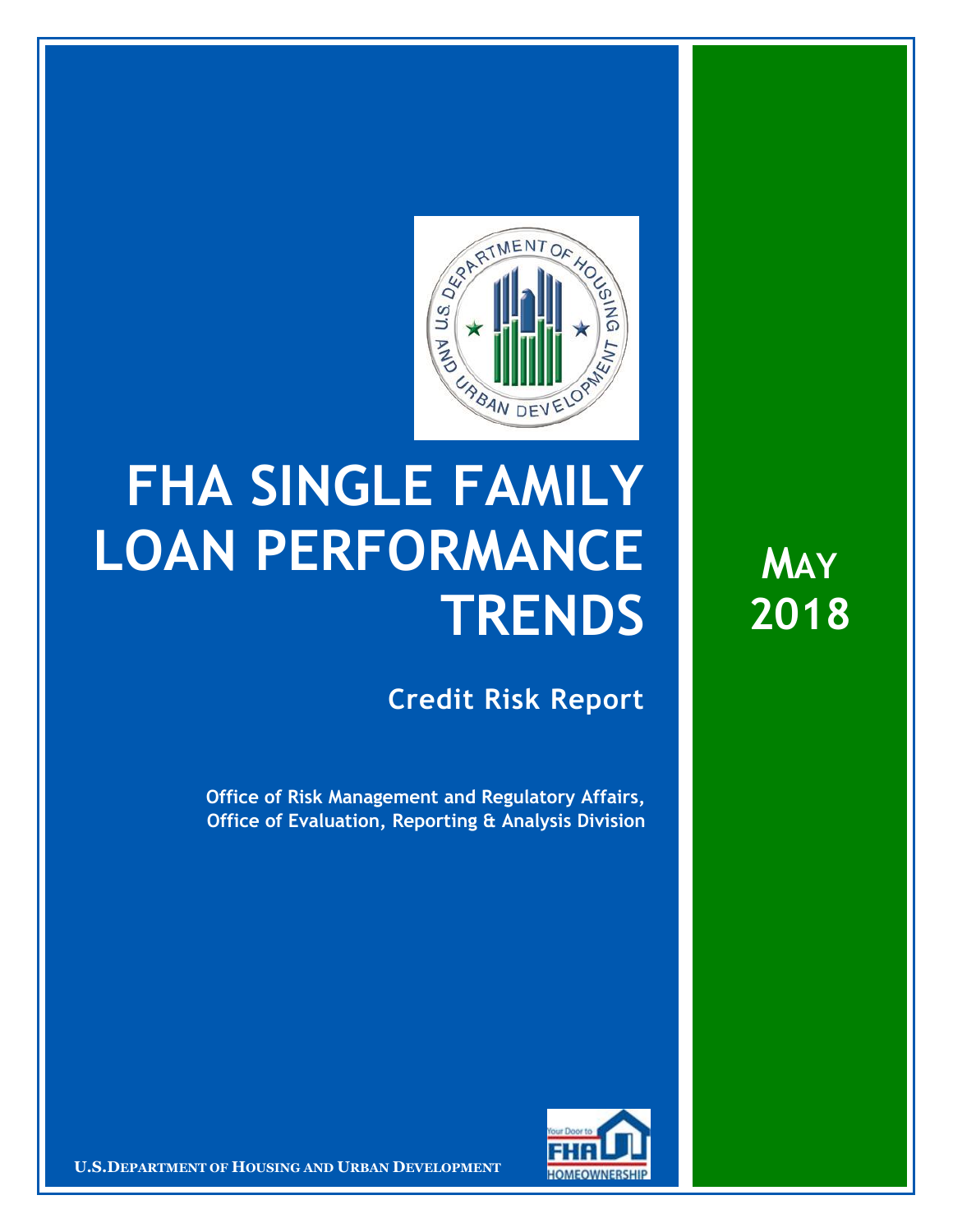## Table of Contents

## Table of Figures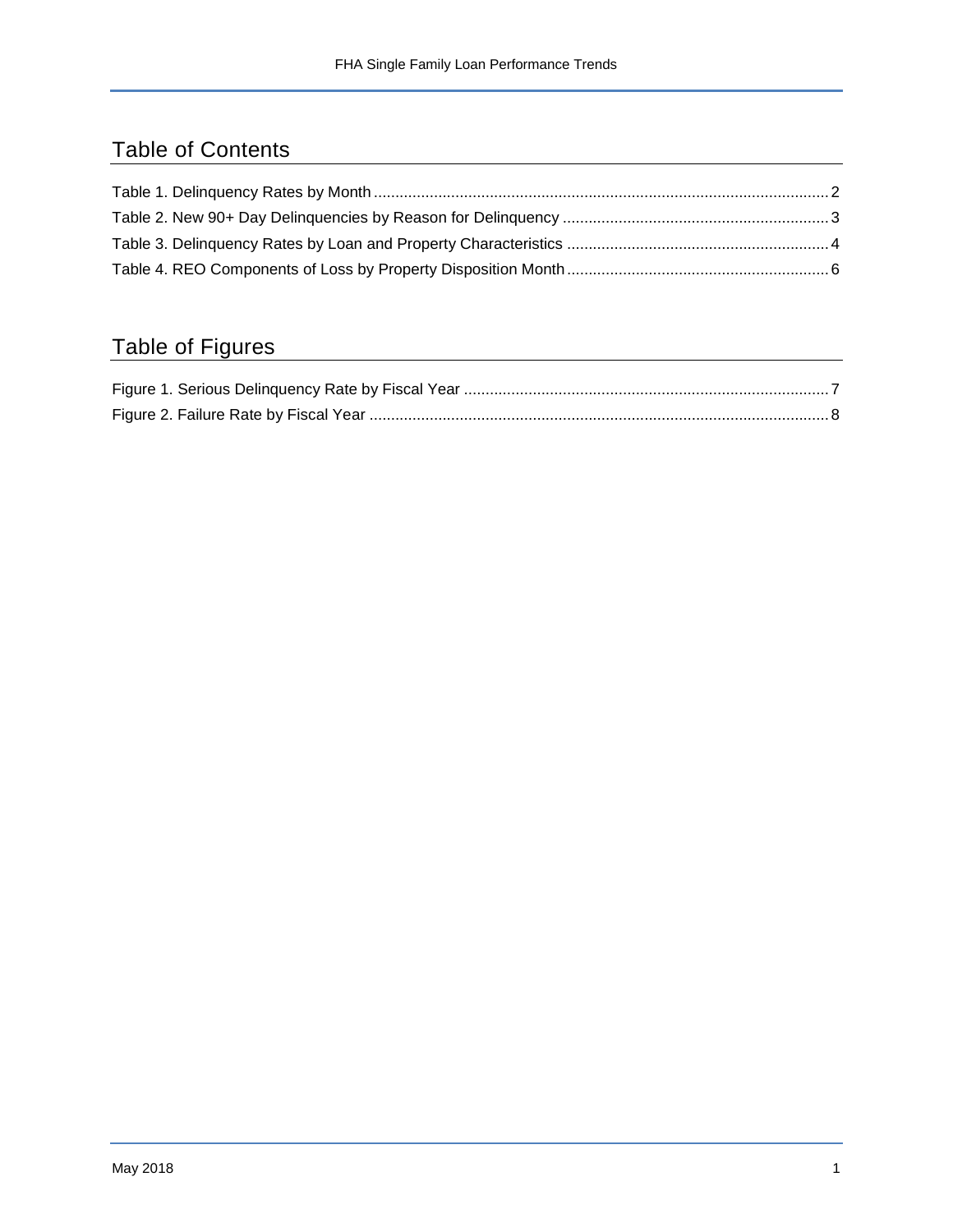<span id="page-2-0"></span>

|          | Active<br>Insurance in |        | Delinquency Rates <sup>a</sup> (%) |                                | Exceptions <sup>b</sup> (%) | Serious    |                       |
|----------|------------------------|--------|------------------------------------|--------------------------------|-----------------------------|------------|-----------------------|
|          | Force                  |        |                                    |                                | In.                         | In.        | Delinquency           |
| Month    | (EOM)                  | 30-day | 60-day                             | 90-day                         | Foreclosure                 | Bankruptcy | Rate <sup>c</sup> (%) |
|          |                        |        |                                    | <b>Non-Seasonally Adjusted</b> |                             |            |                       |
| May 2017 | 7,934,510              | 4.32   | 1.37                               | 2.09                           | 1.41                        | 0.86       | 4.36                  |
| Jun      | 7,950,029              | 4.37   | 1.39                               | 2.07                           | 1.37                        | 0.85       | 4.28                  |
| Jul      | 7,962,527              | 4.51   | 1.44                               | 2.08                           | 1.30                        | 0.82       | 4.20                  |
| Aug      | 7,973,604              | 4.64   | 1.52                               | 2.13                           | 1.30                        | 0.81       | 4.24                  |
| Sep      | 7,982,070              | 5.77   | 1.70                               | 2.36                           | 1.19                        | 0.77       | 4.32                  |
| Oct      | 7,986,663              | 5.53   | 2.11                               | 2.46                           | 1.18                        | 0.78       | 4.42                  |
| Nov      | 7,988,634              | 5.22   | 2.22                               | 2.88                           | 1.16                        | 0.79       | 4.83                  |
| Dec      | 7,989,699              | 5.57   | 1.96                               | 3.23                           | 1.17                        | 0.79       | 5.19                  |
| Jan 2018 | 8,005,645              | 4.96   | 1.81                               | 3.24                           | 1.14                        | 0.80       | 5.18                  |
| Feb      | 8,007,772              | 4.84   | 1.66                               | 3.09                           | 1.16                        | 0.81       | 5.06                  |
| Mar      | 8,007,182              | 4.16   | 1.40                               | 2.68                           | 1.15                        | 0.84       | 4.66                  |
| Apr      | 8,012,065              | 4.26   | 1.37                               | 2.56                           | 1.13                        | 0.85       | 4.54                  |
| May      | 8,015,714              | 4.27   | 1.37                               | 2.40                           | 1.11                        | 0.83       | 4.35                  |
|          |                        |        |                                    | <b>Seasonally Adjusted</b>     |                             |            |                       |
| May 2017 | 7,934,510              | 4.48   | 1.49                               | 2.15                           | 1.43                        | 0.87       | 4.46                  |
| Jun      | 7,950,029              | 4.39   | 1.44                               | 2.15                           | 1.37                        | 0.84       | 4.36                  |
| Jul      | 7,962,527              | 4.50   | 1.45                               | 2.19                           | 1.30                        | 0.82       | 4.31                  |
| Aug      | 7,973,604              | 4.48   | 1.48                               | 2.18                           | 1.31                        | 0.81       | 4.31                  |
| Sep      | 7,982,070              | 5.56   | 1.61                               | 2.36                           | 1.21                        | 0.77       | 4.34                  |
| Oct      | 7,986,663              | 5.37   | 1.98                               | 2.44                           | 1.20                        | 0.77       | 4.41                  |
| Nov      | 7,988,634              | 4.76   | 2.00                               | 2.76                           | 1.17                        | 0.78       | 4.71                  |
| Dec      | 7,989,699              | 5.06   | 1.71                               | 3.03                           | 1.16                        | 0.79       | 4.98                  |
| Jan 2018 | 8,005,645              | 4.75   | 1.64                               | 3.02                           | 1.13                        | 0.80       | 4.95                  |
| Feb      | 8,007,772              | 5.00   | 1.69                               | 3.00                           | 1.13                        | 0.81       | 4.95                  |
| Mar      | 8,007,182              | 4.82   | 1.62                               | 2.76                           | 1.12                        | 0.85       | 4.73                  |
| Apr      | 8,012,065              | 4.63   | 1.57                               | 2.67                           | 1.12                        | 0.85       | 4.65                  |
| May      | 8,015,714              | 4.44   | 1.50                               | 2.48                           | 1.13                        | 0.84       | 4.45                  |

|  | Table 1. Delinquency Rates by Month |  |  |
|--|-------------------------------------|--|--|
|--|-------------------------------------|--|--|

EOM = end of month.

<sup>a</sup>The 90-day category includes all loans that are at least 3 months delinquent excluding those loans in foreclosure or bankruptcy processing. Included in the delinquency counts are loans under active consideration for loss mitigation foreclosure avoidance.

**bExceptions are counted separately from delinquencies, regardless of the length of the delinquency period.** 

<sup>c</sup> Serious delinquency rates are the sum of 90-day delinquencies plus in-foreclosures and in-bankruptcies.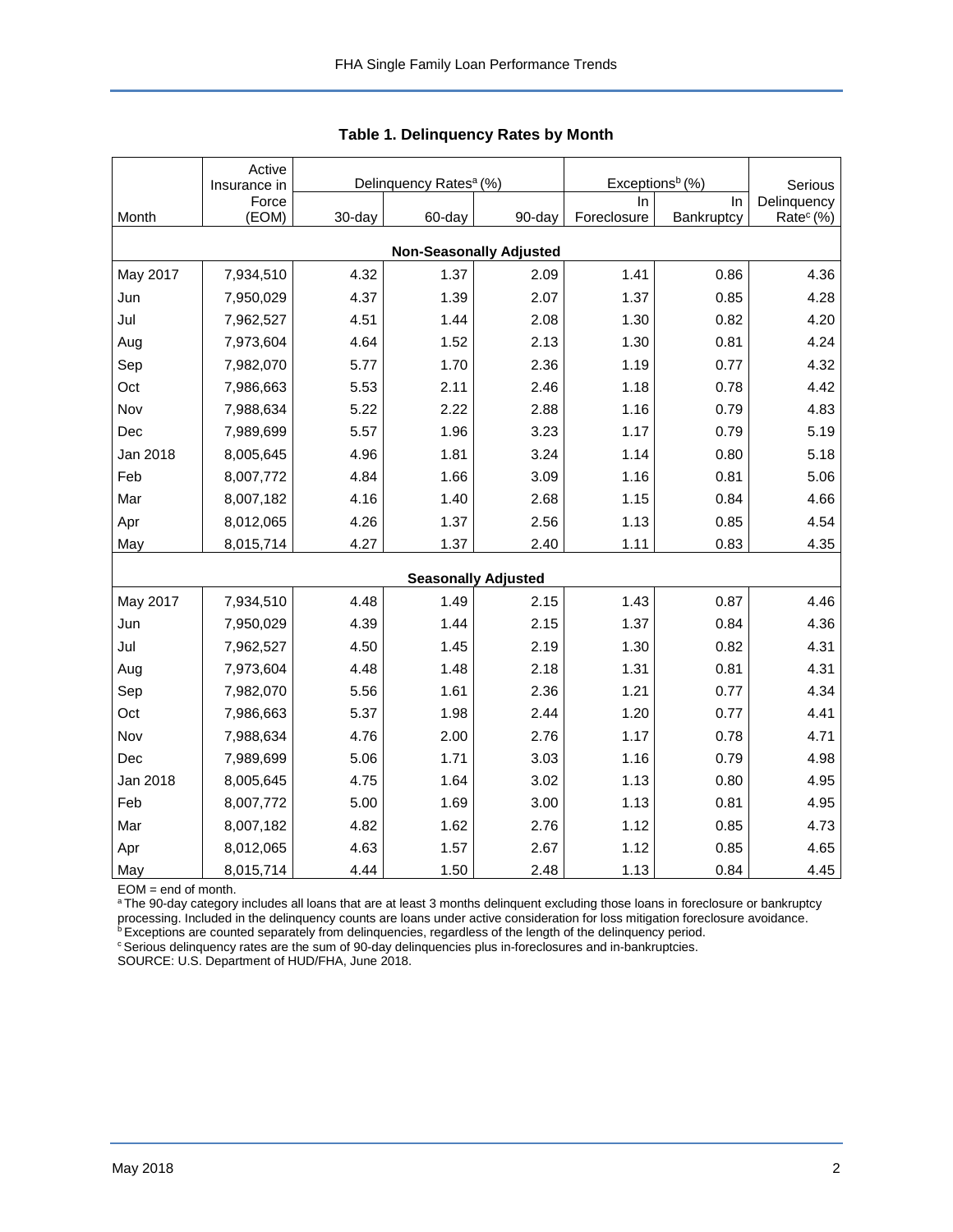<span id="page-3-0"></span>

|                    |               | Share by Reason for Delinquency (%) |            |             |                                                        |                     |         |                    |  |  |  |
|--------------------|---------------|-------------------------------------|------------|-------------|--------------------------------------------------------|---------------------|---------|--------------------|--|--|--|
| <b>Fiscal Year</b> | New 90+ Day   | Reduction                           |            | Excessive   | Death or<br>Illness of<br>Principal<br><b>Borrower</b> | Marital             | No      |                    |  |  |  |
| and Quarter        | Delinquencies | of Income                           | Unemployed | Obligations | or Family                                              | <b>Difficulties</b> | Contact | Other <sup>a</sup> |  |  |  |
| 2011 Q2            | 117,906       | 37.34                               | 10.22      | 16.09       | 10.12                                                  | 4.52                | 12.02   | 9.68               |  |  |  |
| 2011 Q3            | 99,256        | 36.68                               | 10.41      | 16.48       | 10.65                                                  | 4.88                | 10.80   | 10.11              |  |  |  |
| 2011 Q4            | 133,827       | 37.31                               | 10.22      | 17.49       | 10.94                                                  | 4.76                | 9.41    | 9.88               |  |  |  |
| 2012 Q1            | 158,091       | 36.53                               | 9.46       | 19.13       | 11.08                                                  | 4.50                | 9.29    | 10.01              |  |  |  |
| 2012 Q2            | 114,762       | 37.12                               | 9.99       | 17.61       | 11.35                                                  | 4.74                | 8.59    | 10.60              |  |  |  |
| 2012 Q3            | 101,467       | 36.78                               | 9.71       | 17.55       | 11.68                                                  | 4.97                | 8.38    | 10.93              |  |  |  |
| 2012 Q4            | 125,200       | 36.77                               | 9.50       | 18.06       | 11.84                                                  | 4.64                | 8.16    | 11.02              |  |  |  |
| 2013 Q1            | 124,359       | 36.20                               | 8.99       | 18.43       | 12.01                                                  | 4.65                | 8.22    | 11.50              |  |  |  |
| 2013 Q2            | 104,165       | 35.80                               | 8.80       | 18.02       | 12.23                                                  | 4.51                | 8.21    | 12.43              |  |  |  |
| 2013 Q3            | 86,810        | 35.91                               | 8.28       | 18.07       | 12.36                                                  | 4.59                | 8.50    | 12.28              |  |  |  |
| 2013 Q4            | 105,090       | 36.30                               | 8.30       | 19.04       | 12.38                                                  | 4.57                | 8.77    | 10.65              |  |  |  |
| 2014 Q1            | 112,099       | 35.29                               | 7.94       | 20.43       | 12.16                                                  | 4.46                | 9.23    | 10.49              |  |  |  |
| 2014 Q2            | 93,183        | 34.72                               | 8.04       | 19.64       | 11.78                                                  | 4.32                | 10.72   | 10.78              |  |  |  |
| 2014 Q3            | 80,881        | 33.26                               | 7.91       | 19.90       | 12.27                                                  | 4.34                | 11.29   | 11.02              |  |  |  |
| 2014 Q4            | 101,850       | 32.47                               | 7.53       | 20.89       | 12.61                                                  | 4.42                | 11.44   | 10.65              |  |  |  |
| 2015 Q1            | 106,665       | 31.73                               | 7.00       | 21.91       | 12.72                                                  | 4.24                | 11.67   | 10.74              |  |  |  |
| 2015 Q2            | 82,866        | 32.22                               | 7.13       | 21.56       | 12.56                                                  | 4.19                | 11.46   | 10.87              |  |  |  |
| 2015 Q3            | 71,869        | 30.82                               | 6.67       | 21.32       | 12.68                                                  | 4.24                | 13.09   | 11.18              |  |  |  |
| 2015 Q4            | 88,263        | 30.55                               | 6.64       | 22.17       | 12.73                                                  | 3.98                | 12.13   | 11.80              |  |  |  |
| 2016 Q1            | 92,607        | 30.64                               | 6.48       | 22.57       | 12.96                                                  | 4.05                | 11.27   | 12.03              |  |  |  |
| 2016 Q2            | 78,978        | 30.14                               | 6.77       | 22.80       | 12.85                                                  | 3.92                | 11.77   | 11.75              |  |  |  |
| 2016 Q3            | 66,500        | 30.86                               | 6.87       | 23.10       | 13.38                                                  | 4.15                | 10.54   | 11.09              |  |  |  |
| 2016 Q4            | 85,289        | 31.76                               | 7.17       | 23.88       | 13.11                                                  | 4.03                | 9.38    | 10.67              |  |  |  |
| 2017 Q1            | 94,958        | 31.28                               | 6.96       | 24.31       | 13.11                                                  | 3.77                | 9.00    | 11.57              |  |  |  |
| 2017 Q2            | 75,376        | 31.20                               | 7.23       | 24.22       | 13.27                                                  | 3.86                | 9.62    | 10.59              |  |  |  |
| 2017 Q3            | 65,531        | 29.99                               | 7.40       | 24.47       | 13.85                                                  | 3.91                | 9.64    | 10.75              |  |  |  |
| 2017 Q4            | 87,286        | 30.14                               | 7.77       | 24.58       | 13.03                                                  | 3.73                | 8.88    | 11.86              |  |  |  |
| 2018 Q1            | 157,585       | 22.11                               | 5.10       | 20.63       | 8.40                                                   | 2.29                | 7.52    | 33.97              |  |  |  |
| 2018 Q2            | 88,660        | 25.89                               | 7.16       | 23.58       | 11.60                                                  | 3.00                | 10.16   | 18.61              |  |  |  |
| 2018 Q3-Apr        | 19,912        | 25.01                               | 7.79       | 23.79       | 12.09                                                  | 3.28                | 11.96   | 16.07              |  |  |  |
| 2018 Q3-May        | 19,990        | 24.57                               | 7.12       | 23.92       | 11.29                                                  | 3.03                | 15.33   | 14.75              |  |  |  |

**Table 2. New 90+ Day Delinquencies by Reason for Delinquency**

a Includes abandonment of property, distant employment transfer, neighborhood problems, property problems, inability to sell or rent property, military service, business failure, casualty loss, energy-environment cost, servicing problems, payment adjustment, payment dispute, and transfer of ownership pending fraud and incarceration. SOURCE: U.S. Department of HUD/FHA, June 2018.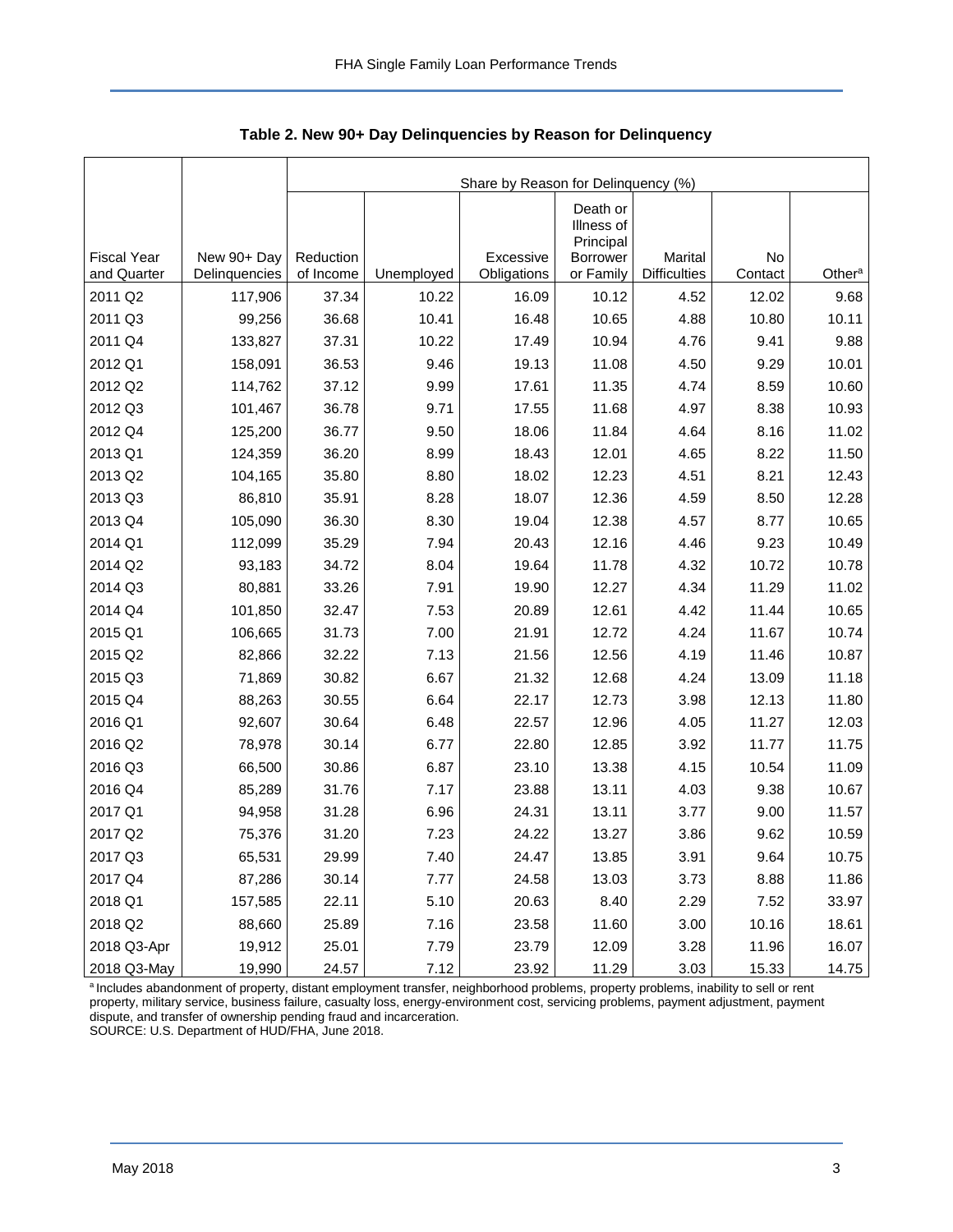<span id="page-4-0"></span>

|                           |                                   | Rates of Active Loan Counts (%) |              |              |              |                   |                  |                                  |  |  |
|---------------------------|-----------------------------------|---------------------------------|--------------|--------------|--------------|-------------------|------------------|----------------------------------|--|--|
|                           |                                   |                                 |              |              |              |                   |                  | Serious                          |  |  |
|                           | <b>IIF</b><br>Shares <sup>a</sup> | All Past<br>Due <sup>b</sup>    | 30-Day       | 60-Day       | 90+ Day      | In<br>Foreclosure | In<br>Bankruptcy | Delinquency<br>Rate <sup>c</sup> |  |  |
| <b>Loan Purpose</b>       |                                   |                                 |              |              |              |                   |                  |                                  |  |  |
| All Active Loans          | 8,015,714                         | 10.30                           | 4.27         | 1.37         | 2.40         | 1.11              | 0.83             | 4.35                             |  |  |
| Purchase                  | 67.92                             | 11.12                           | 4.64         | 1.53         | 2.64         | 1.11              | 0.86             | 4.61                             |  |  |
| Refinance                 | 32.08                             | 8.57                            | 3.50         | 1.03         | 1.90         | 1.13              | 0.77             | 3.80                             |  |  |
| Refinance                 |                                   |                                 |              |              |              |                   |                  |                                  |  |  |
| Refinance Loans           | 2,571,642                         | 8.57                            | 3.50         | 1.03         | 1.90         | 1.13              | 0.77             | 3.80                             |  |  |
| Conventional              | 34.42                             | 9.91                            | 3.91         | 1.17         | 2.20         | 1.49              | 0.89             | 4.57                             |  |  |
| No Cash Out               | 21.34                             | 9.78                            | 3.89         | 1.15         | 2.12         | 1.45              | 0.91             | 4.48                             |  |  |
| Cash Out                  | 13.08                             | 10.12                           | 3.95         | 1.21         | 2.32         | 1.55              | 0.85             | 4.73                             |  |  |
| <b>FHA</b>                | 11.82                             | 6.61                            | 2.79         | 0.79         | 1.57         | 0.65              | 0.56             | 2.78                             |  |  |
| No Cash Out               | 6.40                              | 6.76                            | 2.84         | 0.79         | 1.55         | 0.70              | 0.61             | 2.86                             |  |  |
| Cash Out                  | 5.43                              | 6.45                            | 2.73         | 0.79         | 1.58         | 0.60              | 0.50             | 2.68                             |  |  |
| Streamline                | 53.75                             | 8.15                            | 3.39         | 1.00         | 1.77         | 1.01              | 0.74             | 3.53                             |  |  |
| Credit Score Ranged       |                                   |                                 |              |              |              |                   |                  |                                  |  |  |
| Loans with Credit Scores  | 6,184,085                         | 9.97                            | 4.12         | 1.32         | 2.37         | 1.03              | 0.78             | 4.18                             |  |  |
| < 500                     | 0.13                              | 31.15                           | 9.78         | 3.71         | 8.24         | 4.95              | 3.93             | 17.11                            |  |  |
| 500-579                   | 1.98                              | 30.14                           | 10.99        | 3.92         | 7.33         | 4.18              | 3.17             | 14.68                            |  |  |
| 580-619                   | 7.29                              | 20.63                           | 8.35         | 2.85         | 4.90         | 2.36              | 1.75             | 9.01                             |  |  |
| 620-659                   | 30.44                             | 14.42                           | 6.00         | 1.95         | 3.42         | 1.34              | 1.13             | 5.89                             |  |  |
| 660-719                   | 39.55                             | 7.12                            | 3.02         | 0.91         | 1.69         | 0.72              | 0.50             | 2.91                             |  |  |
| 720-850                   | 20.61                             | 3.00                            | 1.26         | 0.35         | 0.72         | 0.40              | 0.19             | 1.31                             |  |  |
| <b>Fiscal Year Cohort</b> |                                   |                                 |              |              |              |                   |                  |                                  |  |  |
| <b>All Cohorts</b>        | 8,015,714                         | 10.30                           | 4.27         | 1.37         | 2.40         | 1.11              | 0.83             | 4.35                             |  |  |
| pre-2004                  | 7.43<br>1.97                      | 16.45<br>16.88                  | 7.02<br>7.20 | 2.49<br>2.37 | 3.58<br>3.63 | 1.82<br>1.97      | 1.42<br>1.54     | 6.83<br>7.14                     |  |  |
| 2004                      | 1.43                              | 18.83                           | 7.69         | 2.70         | 4.12         | 2.35              | 1.77             | 8.23                             |  |  |
| 2005<br>2006              | 1.12                              | 21.86                           | 8.34         | 2.96         | 4.95         | 3.32              | 2.07             | 10.34                            |  |  |
| 2007                      | 1.07                              | 25.80                           | 9.15         | 3.28         | 6.07         | 4.37              | 2.58             | 13.02                            |  |  |
| 2008                      | 2.53                              | 25.88                           | 9.11         | 3.15         | 6.28         | 4.44              | 2.53             | 13.25                            |  |  |
| 2009                      | 5.51                              | 17.02                           | 6.44         | 2.15         | 3.77         | 2.74              | 1.66             | 8.17                             |  |  |
| 2010                      | 7.09                              | 12.38                           | 5.05         | 1.57         | 2.77         | 1.68              | 1.18             | 5.63                             |  |  |
| 2011                      | 5.71                              | 10.32                           | 4.31         | 1.32         | 2.35         | 1.23              | 0.98             | 4.56                             |  |  |
| 2012                      | 7.02                              | 8.59                            | 3.56         | 1.15         | 2.00         | 0.88              | 0.84             | 3.73                             |  |  |
| 2013                      | 9.75                              | 7.39                            | 3.02         | 0.93         | 1.69         | 0.72              | 0.70             | 3.11                             |  |  |
| 2014                      | 4.78                              | 11.75                           | 4.70         | 1.53         | 2.78         | 1.19              | 1.08             | 5.06                             |  |  |
| 2015                      | 9.02                              | 9.80                            | 3.97         | 1.28         | 2.50         | 0.81              | 0.73             | 4.04                             |  |  |
| 2016                      | 12.83                             | 8.25                            | 3.50         | 1.08         | 2.21         | 0.56              | 0.44             | 3.21                             |  |  |
| 2017                      | 14.45                             | 6.23                            | 2.93         | 0.89         | 1.57         | 0.25              | 0.16             | 1.98                             |  |  |
| 2018                      | 8.30                              | 2.05                            | 1.44         | 0.27         | 0.16         | 0.01              | 0.01             | 0.18                             |  |  |

**Table 3. Delinquency Rates by Loan and Property Characteristics**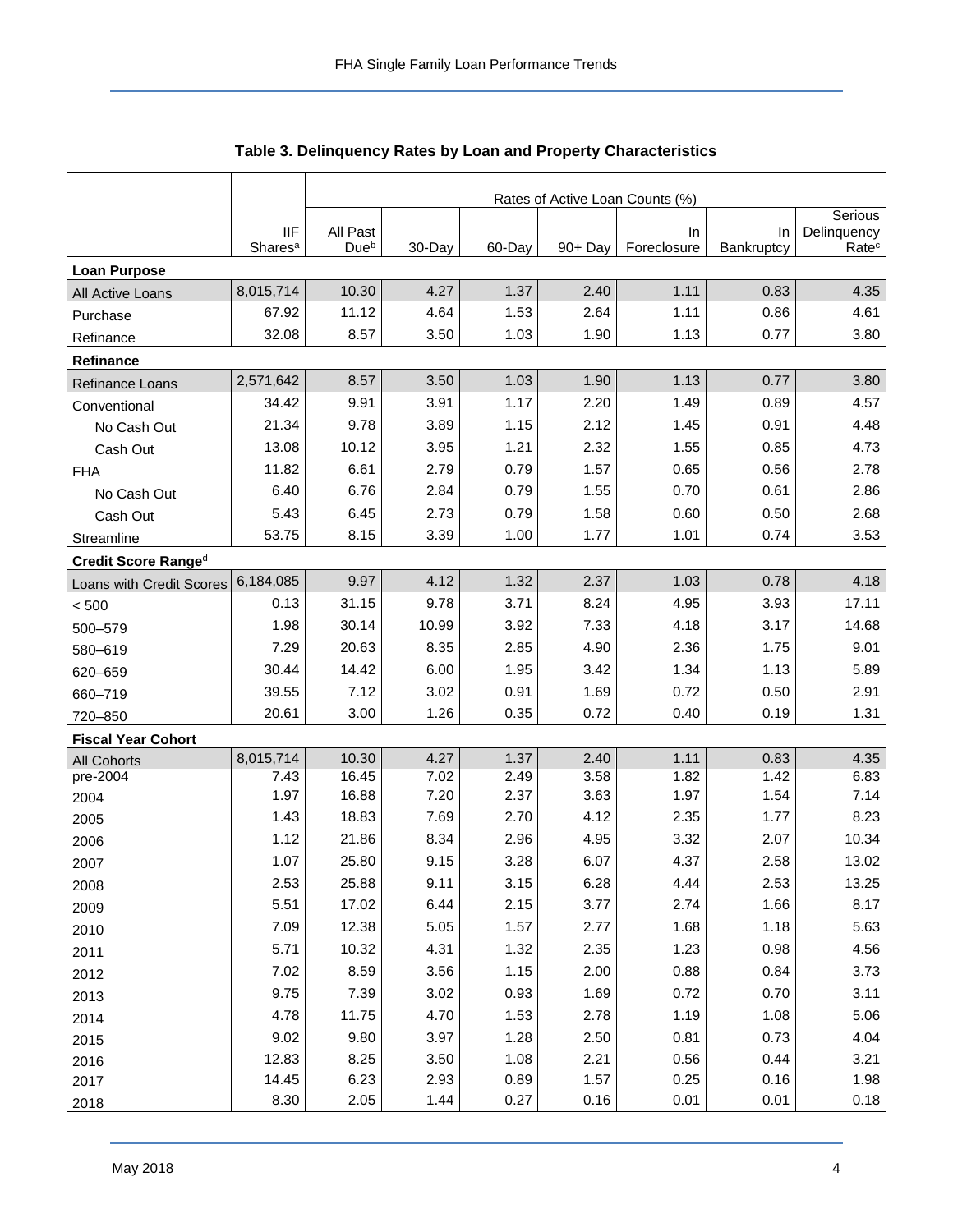|                                           |                     | Rates of Active Loan Counts (%) |        |        |            |             |            |                   |  |  |  |
|-------------------------------------------|---------------------|---------------------------------|--------|--------|------------|-------------|------------|-------------------|--|--|--|
|                                           |                     |                                 |        |        |            |             |            | Serious           |  |  |  |
|                                           | <b>IIF</b>          | All Past                        |        |        |            | In          | In         | Delinquency       |  |  |  |
|                                           | Shares <sup>a</sup> | Due <sup>b</sup>                | 30-Day | 60-Day | $90 + Day$ | Foreclosure | Bankruptcy | Rate <sup>c</sup> |  |  |  |
| Loan Amount at Origination (\$ thousands) |                     |                                 |        |        |            |             |            |                   |  |  |  |
| All Loan Amounts                          | 8,015,714           | 10.30                           | 4.27   | 1.37   | 2.40       | 1.11        | 0.83       | 4.35              |  |  |  |
| < 50                                      | 3.01                | 12.47                           | 5.49   | 1.78   | 2.36       | 1.78        | 0.96       | 5.10              |  |  |  |
| $50 - 99$                                 | 22.74               | 11.84                           | 5.07   | 1.64   | 2.51       | 1.40        | 1.01       | 4.92              |  |  |  |
| 100-149                                   | 27.85               | 10.79                           | 4.53   | 1.45   | 2.49       | 1.08        | 0.95       | 4.52              |  |  |  |
| 150-199                                   | 20.03               | 9.70                            | 3.99   | 1.26   | 2.37       | 0.95        | 0.77       | 4.09              |  |  |  |
| 200-249                                   | 11.82               | 8.88                            | 3.55   | 1.14   | 2.28       | 0.90        | 0.64       | 3.81              |  |  |  |
| 250-399                                   | 12.05               | 8.78                            | 3.40   | 1.10   | 2.30       | 0.99        | 0.57       | 3.86              |  |  |  |
| 400-499                                   | 1.54                | 7.52                            | 2.84   | 0.90   | 1.90       | 1.04        | 0.46       | 3.40              |  |  |  |
| >499                                      | 0.97                | 6.58                            | 2.33   | 0.83   | 1.69       | 1.02        | 0.36       | 3.07              |  |  |  |
| <b>Property Type</b>                      |                     |                                 |        |        |            |             |            |                   |  |  |  |
| All Property Types                        | 8,015,714           | 10.30                           | 4.27   | 1.37   | 2.40       | 1.11        | 0.83       | 4.35              |  |  |  |
| Detached                                  | 86.55               | 10.31                           | 4.32   | 1.39   | 2.40       | 1.04        | 0.84       | 4.29              |  |  |  |
| Manufactured Housing                      | 3.20                | 12.24                           | 5.04   | 1.59   | 2.51       | 1.97        | 1.04       | 5.52              |  |  |  |
| 2-4 Units                                 | 2.07                | 9.52                            | 3.23   | 1.03   | 2.11       | 2.35        | 0.61       | 5.07              |  |  |  |
| Condo                                     | 3.22                | 7.99                            | 2.98   | 0.97   | 2.12       | 1.11        | 0.61       | 3.83              |  |  |  |
| Townhouse                                 | 4.96                | 10.69                           | 4.19   | 1.40   | 2.65       | 1.33        | 0.76       | 4.74              |  |  |  |
| <b>Purchase Loan Type</b>                 |                     |                                 |        |        |            |             |            |                   |  |  |  |
| All Purchase Loans                        | 5,443,510           | 11.12                           | 4.64   | 1.53   | 2.64       | 1.11        | 0.86       | 4.61              |  |  |  |
| Repeat                                    | 17.90               | 9.04                            | 3.91   | 1.20   | 2.03       | 0.89        | 0.70       | 3.63              |  |  |  |
| First-time                                | 82.10               | 11.57                           | 4.80   | 1.61   | 2.77       | 1.15        | 0.90       | 4.82              |  |  |  |
| Down Payment Assistance (DPA) Type        |                     |                                 |        |        |            |             |            |                   |  |  |  |
| All Sources of Funds                      | 8,015,714           | 10.30                           | 4.27   | 1.37   | 2.40       | 1.11        | 0.83       | 4.35              |  |  |  |
| Government                                | 6.57                | 11.94                           | 5.03   | 1.69   | 3.02       | 1.07        | 1.03       | 5.11              |  |  |  |
| Relative                                  | 15.61               | 12.41                           | 5.22   | 1.74   | 2.94       | 1.14        | 0.85       | 4.94              |  |  |  |
| Other                                     | 2.20                | 18.57                           | 7.51   | 2.61   | 4.16       | 2.05        | 2.00       | 8.21              |  |  |  |
| Seller Funded                             | 0.64                | 30.10                           | 10.30  | 3.93   | 7.62       | 4.38        | 3.41       | 15.41             |  |  |  |
| No DPA                                    | 74.99               | 9.31                            | 3.86   | 1.21   | 2.14       | 1.06        | 0.75       | 3.95              |  |  |  |

**Table 3. Delinquency Rates by Loan and Property Characteristics**

IIF = insurance in force.

a For each subpanel, the loan shares sum to 100%. However, in some of the subpanels, the total loans in the analysis do not sum to 100% of IIF. For example, the IIF shares for refinance loans sum to 100% of refinance loans. Streamline refinance loans are not included in the Credit Score Range analysis; the IIF shares in that panel, add to 100% of fully-underwritten loans.

b Includes all loans 30 or more days past due, including those in bankruptcy or foreclosure.

<sup>c</sup> Includes all loans 90 days past due plus all in-bankruptcy and in-foreclosure cases.

<sup>d</sup> Credit score reporting began in May 2004 but was not mandatory until July 2008. Streamline refinance loans do not require credit score reporting.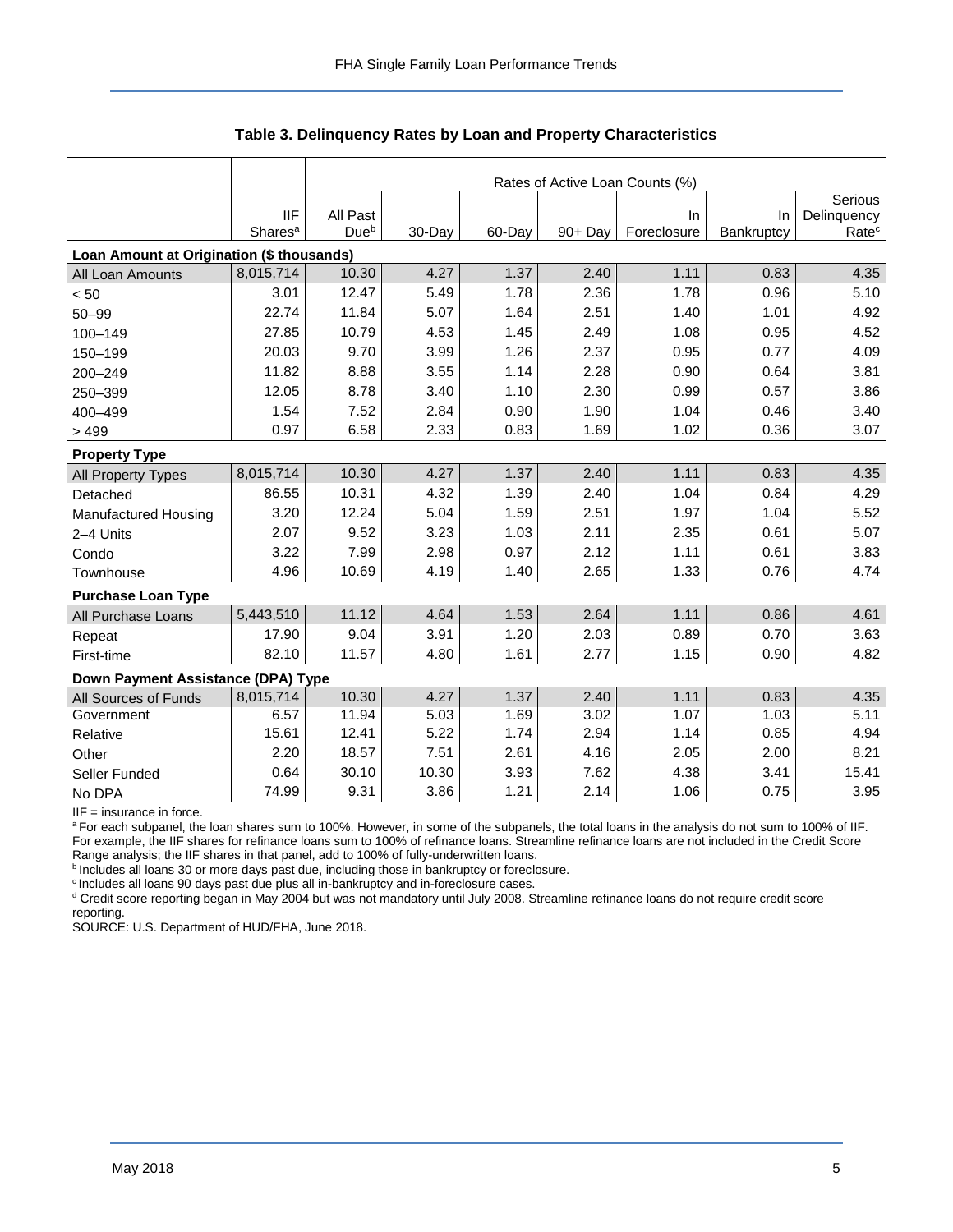<span id="page-6-0"></span>

|                                 | 2018    |         |         |         | 2017            |                               |         |                                                         |         |         |         |         |         |
|---------------------------------|---------|---------|---------|---------|-----------------|-------------------------------|---------|---------------------------------------------------------|---------|---------|---------|---------|---------|
| <b>Disposition Month</b>        | Apr     | Mar     | Feb     | Jan     | Dec             | Nov                           | Oct     | Sep                                                     | Aug     | Jul     | Jun     | May     | Apr     |
|                                 |         |         |         |         |                 |                               |         |                                                         |         |         |         |         |         |
|                                 |         |         |         |         |                 |                               |         | Loss Components as Percentage of Defaulted Loan Balance |         |         |         |         |         |
| Claim Expenses <sup>a</sup>     | 17.44   | 18.59   | 18.39   | 18.91   | 18.83           | 19.21                         | 19.02   | 18.80                                                   | 20.08   | 19.07   | 19.38   | 19.81   | 20.01   |
| Holding Costsb                  | 4.78    | 4.75    | 4.43    | 4.70    | 4.84            | 4.85                          | 4.82    | 4.95                                                    | 5.04    | 4.70    | 4.72    | 4.79    | 5.32    |
| Loss on Collateral <sup>c</sup> | 27.89   | 28.00   | 29.53   | 29.35   | 28.88           | 28.34                         | 30.04   | 28.50                                                   | 29.81   | 28.81   | 28.94   | 29.03   | 29.10   |
| Sales Expense                   | 4.50    | 4.55    | 4.58    | 4.33    | 4.36            | 4.42                          | 4.32    | 4.42                                                    | 4.44    | 4.62    | 4.47    | 4.56    | 4.67    |
| Program Discounts <sup>d</sup>  | 0.15    | 0.23    | 0.30    | 0.26    | 0.17            | 0.38                          | 0.04    | 0.08                                                    | 0.12    | 0.40    | 0.22    | 0.13    | 0.19    |
| Net Loss Rate <sup>e</sup>      | 47.90   | 48.80   | 52.63   | 53.60   | 53.88           | 54.65                         | 56.67   | 56.17                                                   | 59.39   | 57.29   | 57.52   | 58.23   | 59.05   |
|                                 |         |         |         |         |                 | Average Amount (\$)           |         |                                                         |         |         |         |         |         |
| Average Dollar Loss             | 57,361  | 57,799  | 62,479  | 62,645  | 63,700          | 64,455                        | 69,167  | 67,541                                                  | 71,423  | 69,223  | 69,509  | 70,343  | 72,737  |
| Average Unpaid Balance          | 119,759 | 118,449 | 118,721 | 116,864 | 118,227         | 117,938                       | 122,050 | 120,234                                                 | 120,266 | 120,834 | 120,837 | 120,802 | 123,175 |
|                                 |         |         |         |         |                 | <b>Occurrence Count</b>       |         |                                                         |         |         |         |         |         |
| <b>Number of Dispositions</b>   | 1,862   | 2,434   | 2,345   | 2,281   | 2,403           | 2,219                         | 2,358   | 2,450                                                   | 2,867   | 2,624   | 3,356   | 3,708   | 3,561   |
| Number of Discounts             | 6       | 12      | 16      | 7       | 10 <sup>1</sup> | 5                             | 3       | 6                                                       | 11      | 15      | 21      | 14      | 19      |
|                                 |         |         |         |         |                 | <b>Average Time in Months</b> |         |                                                         |         |         |         |         |         |
| <b>Stage</b>                    |         |         |         |         |                 |                               |         |                                                         |         |         |         |         |         |
| Delinquencyf                    | 11.2    | 12.2    | 12.5    | 12.3    | 12.1            | 12.6                          | 12.4    | 13.3                                                    | 13.1    | 12.9    | 13.2    | 13.2    | 13.2    |
| Foreclosure <sup>g</sup>        | 13.5    | 13.7    | 13.0    | 13.0    | 13.0            | 12.9                          | 13.3    | 13.0                                                    | 14.6    | 13.8    | 13.9    | 13.6    | 14.0    |
| Deed Transferh                  | 13.5    | 14.3    | 13.3    | 13.2    | 13.1            | 13.5                          | 13.7    | 13.0                                                    | 12.9    | 12.3    | 12.3    | 12.3    | 12.1    |
| <b>REO</b>                      | 4.2     | 4.3     | 4.3     | 4.3     | 4.3             | 4.6                           | 4.7     | 4.6                                                     | 4.7     | 4.6     | 4.6     | 4.7     | 4.9     |
| All Stages                      | 42.3    | 44.4    | 43.1    | 42.8    | 42.6            | 43.7                          | 44.1    | 43.9                                                    | 45.3    | 43.5    | 43.9    | 43.7    | 44.0    |

**Table 4. REO Components of Loss by Property Disposition Month**

<sup>a</sup> Includes interest on principal.

**b Management, maintenance, repairs, administration, and security, net of rent and other income.** 

<sup>c</sup> Value when foreclosed (UPB) minus value received in REO; does not include Streamline refinances.

 $d$  Rate over all dispositions; effect is greater in the cases where a discount actually is given.

<sup>e</sup> Profit (loss) divided by Unpaid Principal Balance (UPB). The listed cost categories are not exhaustive, and they will not sum to the loss rate.

<sup>f</sup> First missed payment to date foreclosure initiated.

<sup>g</sup> Initiation of foreclosure proceedings to auction date.

h Auction date to HUD acquisition date.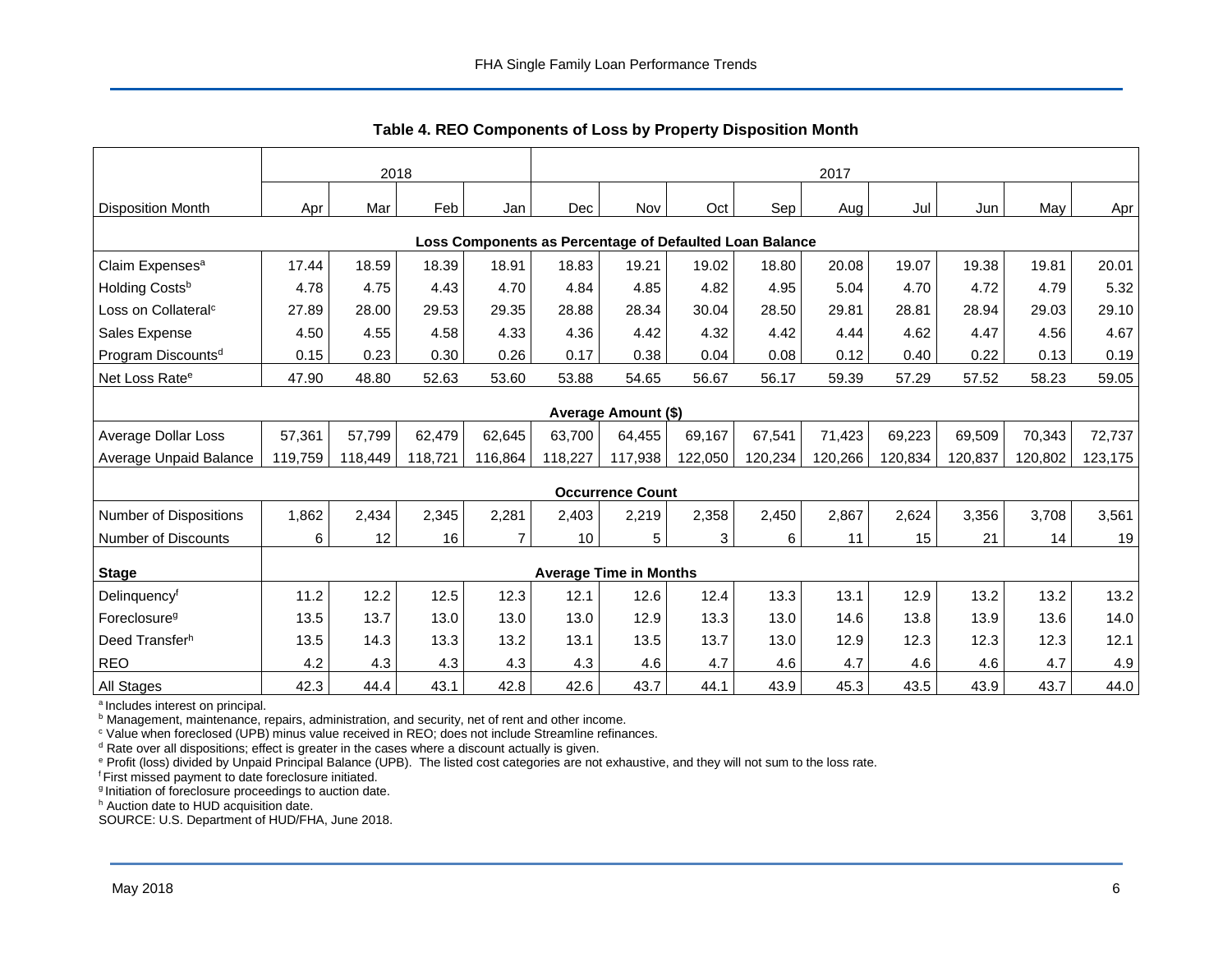**Figure 1. Serious Delinquency Rate by Fiscal Year**

<span id="page-7-0"></span>

NOTE: The FY 2009 cohort is separated into two parts, representing loan originations from October through March in 2009-1 and loan originations from April through September in 2009-2. The last six months of the origination period have been removed to ensure seasoning of loans. SOURCE: U.S. Department of HUD/FHA, June 2018.